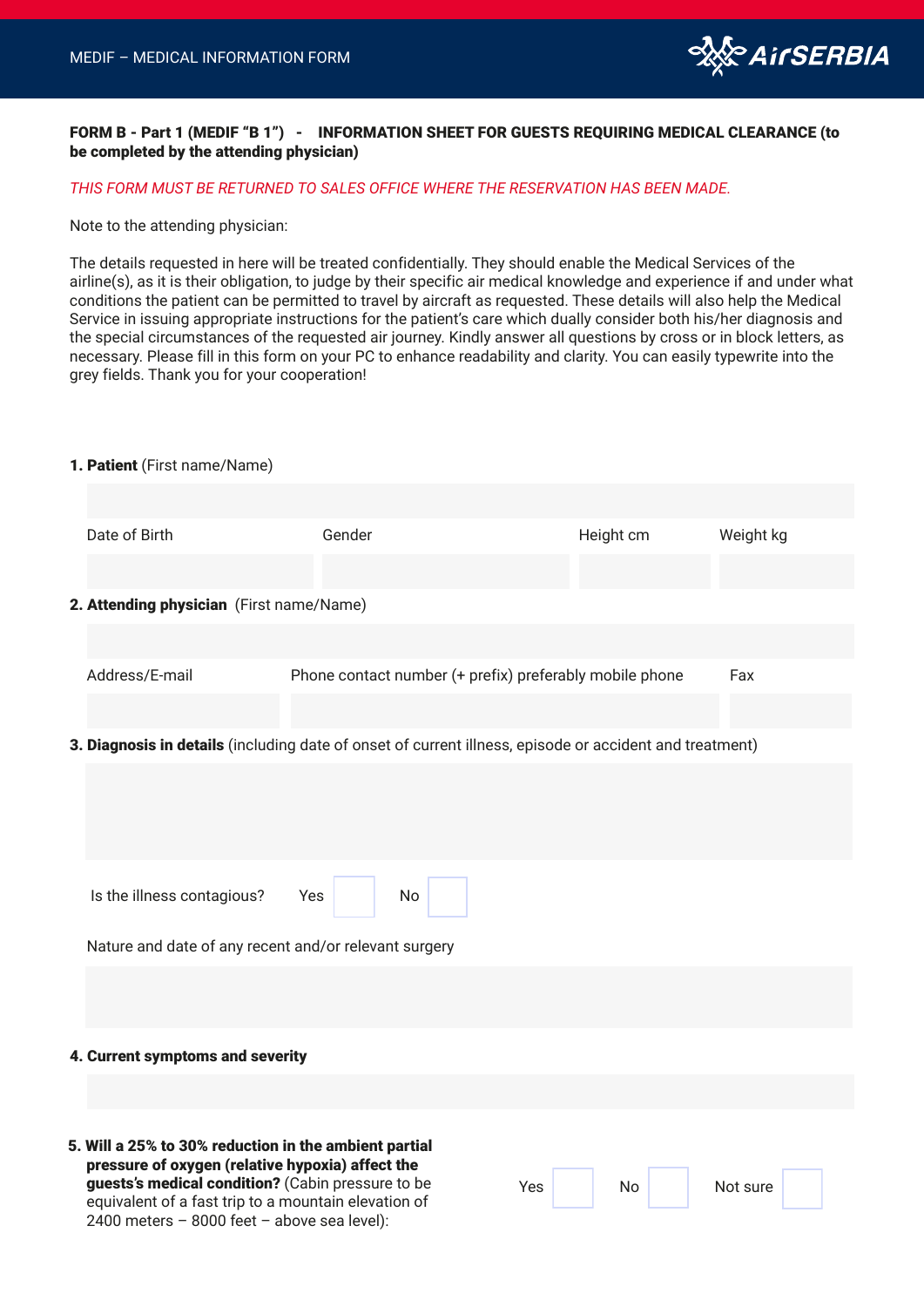

### 6. Additional clinical information

| a. Anemia                                                                                                                | Yes    | No    |     |                                    | If yes, give recent result in grams of hemoglobin |       |  |
|--------------------------------------------------------------------------------------------------------------------------|--------|-------|-----|------------------------------------|---------------------------------------------------|-------|--|
| b. Psychiatric and seizure disorder                                                                                      | Yes    | No    |     | If yes, fill in form B 2 section 3 |                                                   |       |  |
| c. Cardiac condition                                                                                                     | Yes    | No    |     | If yes, fill in form B 2 section 1 |                                                   |       |  |
| d. Normal bladder control                                                                                                | Yes    | No    |     | If no, give mode of control        |                                                   |       |  |
| e. Normal bowel control                                                                                                  | Yes    | No    |     |                                    |                                                   |       |  |
| f. Respiratory condition                                                                                                 | Yes    | No    |     | If yes, fill in form B 2 section 2 |                                                   |       |  |
| g. Does the patient use oxygen<br>at home?                                                                               | Yes    | No    |     | If yes, specify how much           |                                                   |       |  |
| h. Does the patient need oxygen<br>in flight?                                                                            | Yes    | No    |     | If yes, specify flow per minute    |                                                   | 2 LPM |  |
| - continuously during journey (at airport and during flight)                                                             |        |       | Yes | No                                 |                                                   | 4 LPM |  |
| - continuously (during flight only)                                                                                      | Yes    | No    |     |                                    |                                                   | Other |  |
| 7. Escort:                                                                                                               |        |       |     |                                    |                                                   |       |  |
| a. Is the patient fit to travel<br>unaccompanied?                                                                        |        | Yes   | No  |                                    |                                                   |       |  |
| b. If no, would a meet-and-assist (provided<br>by airline to embark and disembark)<br>be sufficient?                     |        | Yes   | No  |                                    |                                                   |       |  |
| c. If no, will the patient have a private<br>escort to take care of his/her needs<br>onboard (medicine, meal, toilette)? |        | Yes   | No  |                                    |                                                   |       |  |
| d. If yes, who should escort<br>the patient?                                                                             | Doctor | Nurse |     | Other                              |                                                   |       |  |
| e. If other, is the escort fully capable to attend to all the above needs?                                               |        |       |     | Yes                                | No                                                |       |  |
| f. Medical Transport (from/to hospital)                                                                                  |        | Yes   | No  |                                    |                                                   |       |  |

If passenger is transported by the ambulance, please provide contact information of the medical institution which will perform the transport to/from the airport.

Designated Ambulance (to be organized by assistance/insurance/passenger)

Contact:

Phone: Email: Email: Email: Email: Email: Email: Email: Email: Email: Email: Email: Email: Email: Email: Email: Email: Email: Email: Email: Email: Email: Email: Email: Email: Email: Email: Email: Email: Email: Email: Email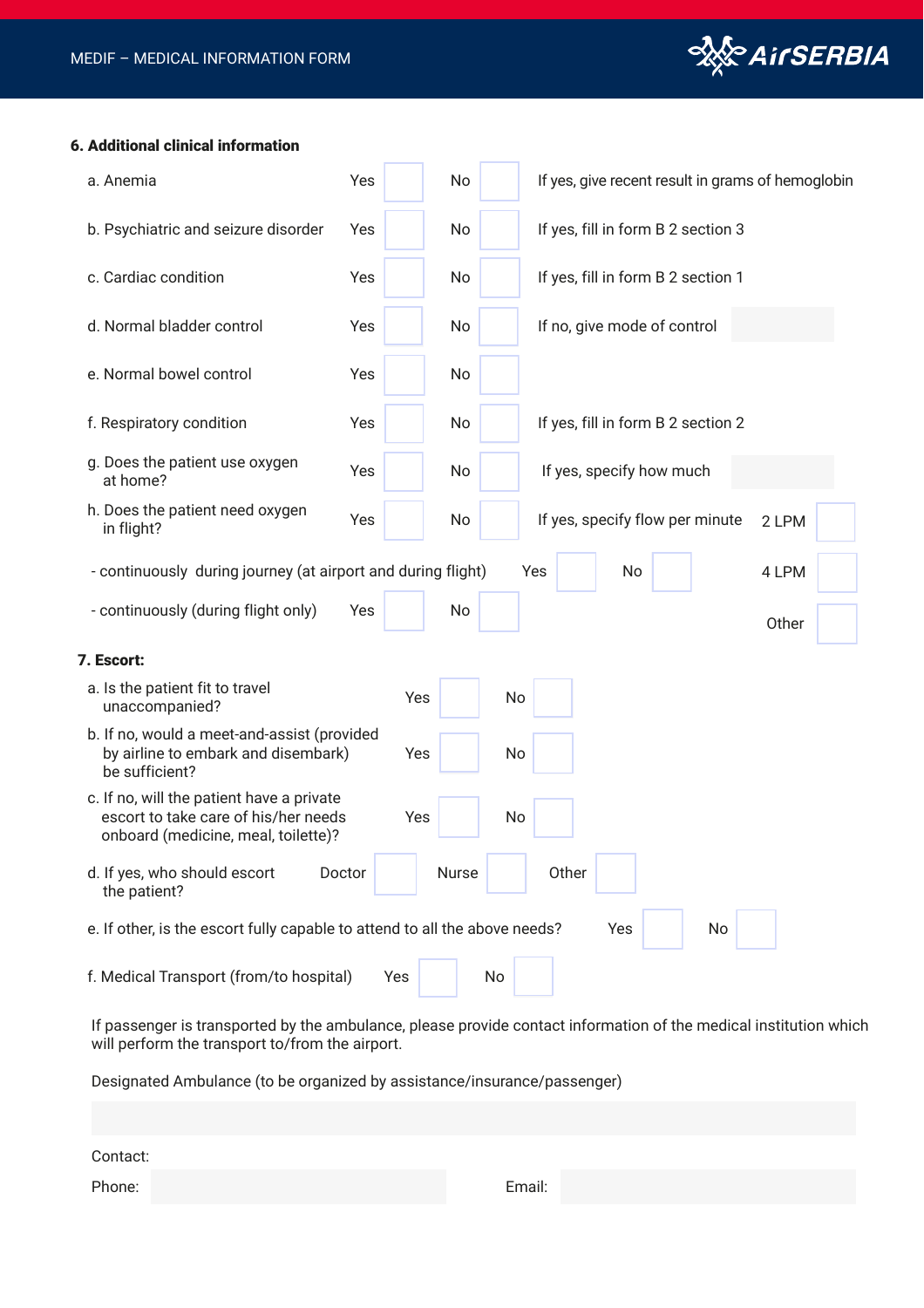

#### 8. Mobility:

a. Is the patient able to walk without assistance? Yes No

b. Wheelchair required for boarding

WCHR – Guest can climb and descend the stairs of the aircraft and proceed to the seat in the cabin **but he/she needs a wheelchair to cross the distance to/from the aircraft;**

WCHS – Guest cannot climb and descend the stairs of the aircraft but can proceed to the seat in the cabin; **he/she needs a wheelchair to cross the distance to/from the aircraft and must be carried up/down the stairs;**

WCHC – Guest is completely immobile, **he/she needs a wheelchair to cross the distance to/from the aircraft, and must be carried up/down the stairs to/from their seat in the passenger cabin.**

#### 9. Seating:

Yes No Can patient use normal seat?

If the answer is no, the travel will be on a stretcher.

#### 10. Medication list needed during flight

## 11. Other medical information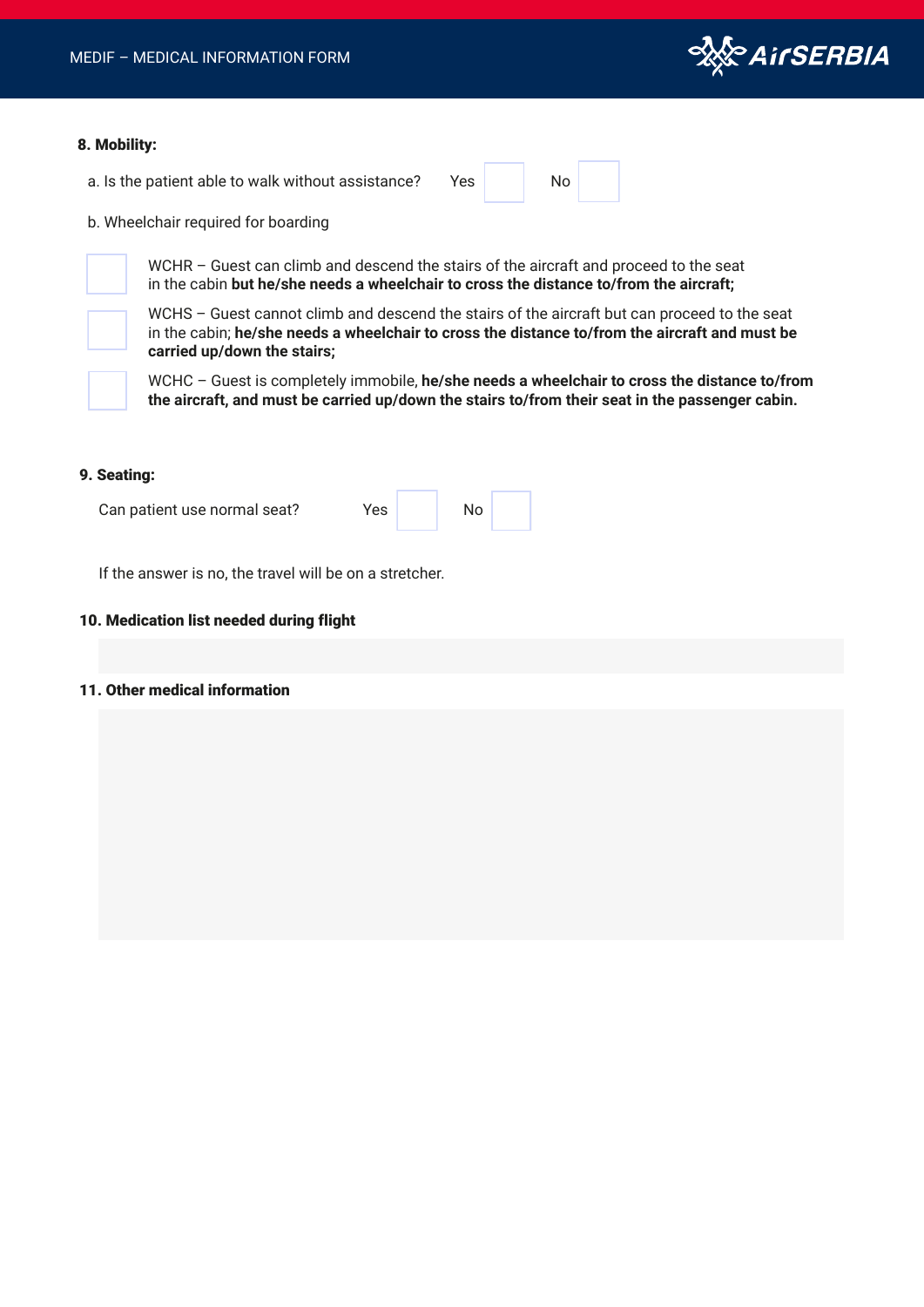

# FORM B - Part 2 (MEDIF "B 2") - INFORMATION SHEET FOR GUESTS REQUIRING MEDICAL CLEARANCE (to be completed by the attending physician)

| 1. Cardiac condition                                                                                                                         |  |  |  |  |  |  |
|----------------------------------------------------------------------------------------------------------------------------------------------|--|--|--|--|--|--|
| No<br>When was last episode?<br>a. Angina<br>Yes                                                                                             |  |  |  |  |  |  |
| Is the condition stable?<br>No<br>Yes                                                                                                        |  |  |  |  |  |  |
| Functional class of the patients:                                                                                                            |  |  |  |  |  |  |
| Angina with<br>Angina with<br>Angina<br>No symptoms<br>important effort<br>light efforts<br>at rest                                          |  |  |  |  |  |  |
| Can the patient walk 100 metres at a normal pace<br>Yes<br>No<br>or climb $10 - 12$ steps without symptoms?                                  |  |  |  |  |  |  |
| b. Myocardial infarction Yes<br>No<br>Date                                                                                                   |  |  |  |  |  |  |
| Complications? Yes<br>No<br>If yes, give details                                                                                             |  |  |  |  |  |  |
| Stress EKG done?<br>No<br>If yes, what was the result?<br>Yes<br>Metz                                                                        |  |  |  |  |  |  |
| If angioplasty or coronary bypass, can the patient walk 100 metres at a<br>Yes<br>No<br>normal pace or climb 10 - 12 steps without symptoms? |  |  |  |  |  |  |
| c. Cardiac failure<br>No<br>When was last episode?<br>Yes                                                                                    |  |  |  |  |  |  |
| Is the patient controlled with medication?<br>Yes<br>No                                                                                      |  |  |  |  |  |  |
| Functional class of the patients:                                                                                                            |  |  |  |  |  |  |
| light efforts<br>Shortness of breath with:<br>important efforts<br>No symptoms<br>at rest                                                    |  |  |  |  |  |  |
| When was last episode?<br>d. Syncope<br>No<br>Yes                                                                                            |  |  |  |  |  |  |
| If yes, state result<br>Investigations?<br>No<br>Yes                                                                                         |  |  |  |  |  |  |
| 2. Chronic pulmonary condition<br>Yes<br>No                                                                                                  |  |  |  |  |  |  |
| a. Has the patient had recent arterial gases?<br>Yes<br>No                                                                                   |  |  |  |  |  |  |
| <b>LPM</b><br>b. Blood gases were taken on:<br>Room air<br>Oxygen                                                                            |  |  |  |  |  |  |
| If yes, what were the results: pCOώ:<br>pΟώ:                                                                                                 |  |  |  |  |  |  |
| Saturation<br>Date of exam                                                                                                                   |  |  |  |  |  |  |
| c. Does the patient retain COώ?                                                                                                              |  |  |  |  |  |  |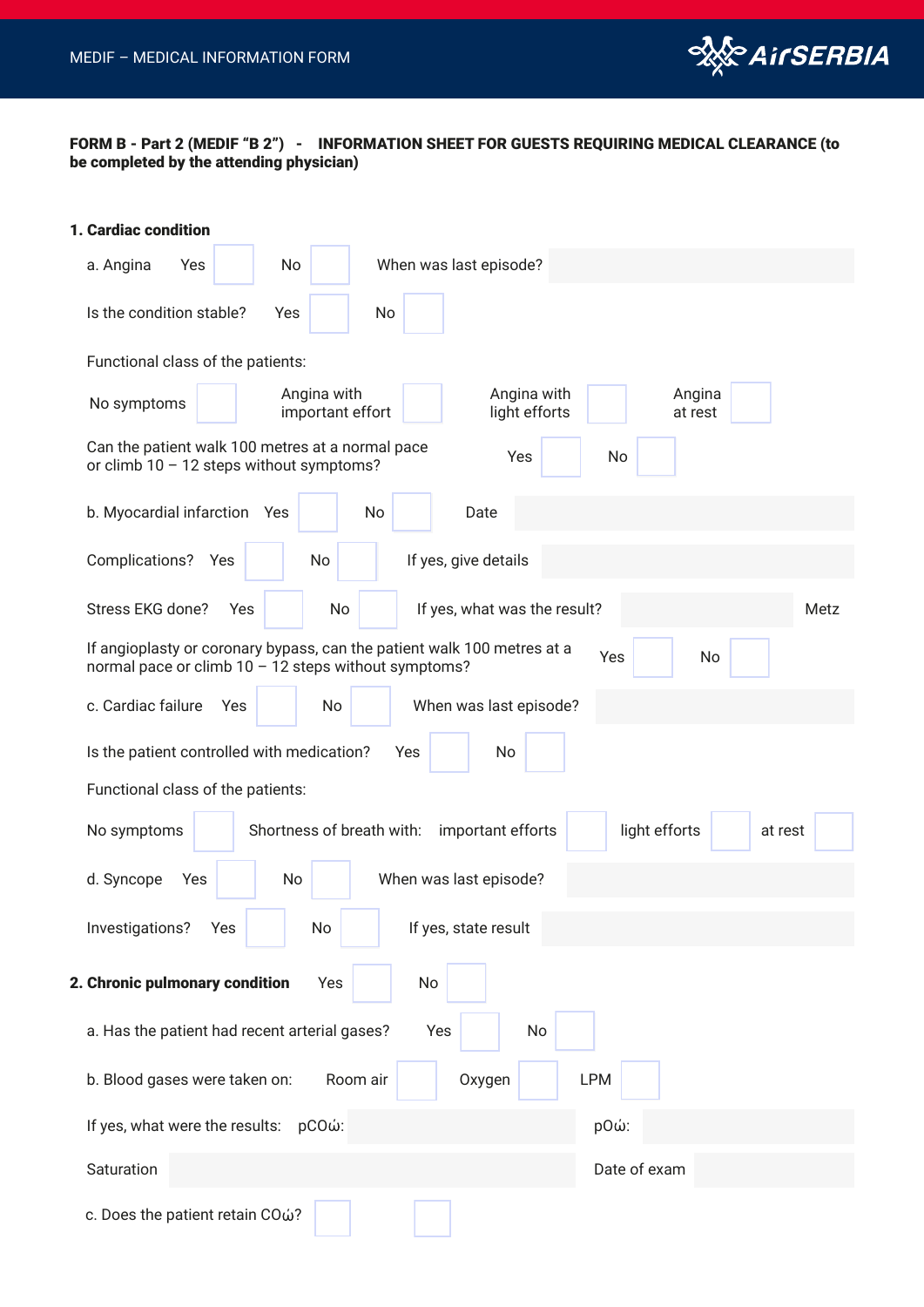

| d. Has patient condition deteriorated recently?                                                          |
|----------------------------------------------------------------------------------------------------------|
| Can the patient walk 100 meters at a normal pace or climb $10 - 12$ steps without symptoms?<br>No<br>Yes |
| Has the patient ever taken a commercial aircraft in these same conditions?<br>No<br>Yes                  |
| If yes when?                                                                                             |
| Did the patient have any problems?                                                                       |
| 3. Psychiatric conditions Yes<br>No                                                                      |
| a. Is there a possibility that the patient will become agitated during flight?<br>Yes<br>No              |
| b. Has the patient taken a commercial flight before?<br>Yes<br>No                                        |
| If yes, give date of travel<br>Did the patient travel<br>Alone?<br>Accompanied?                          |
| 4. Seizure<br>No<br>Yes                                                                                  |
| a. What type of seizures?                                                                                |
| b. Frequency of the seizures?                                                                            |
| c. When was the last seizure?                                                                            |
| d. Are the seizures controlled by medication?<br>Yes<br>No                                               |
| 5. Prognosis for the trip?<br>Poor<br>Good                                                               |

Attending physician signature and stamp **Place and date** Place and date

Note: Cabin attendants are not authorized to give special assistance (e.g. lifting, feeding, toileting) to particular guests, to the detriment of their service to other guests. They are trained only in first aid and are not permitted to administer any injection, or to give medication.